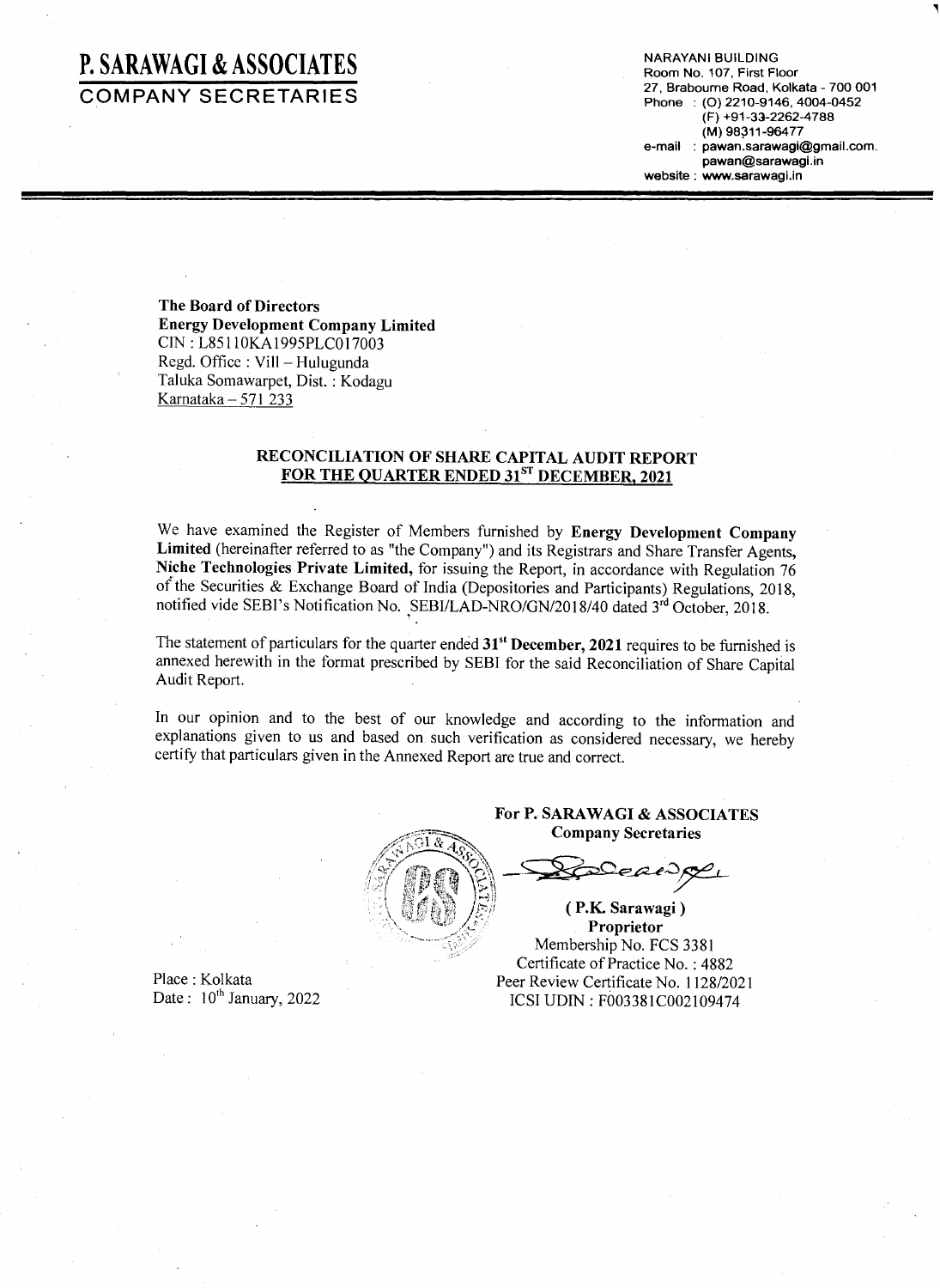# **P. SARAWAGI** & ASSOCIATES COMPANY SECRETARIES

٦

#### RECONCILIATION OF SHARE CAPITAL AUDIT REPORT

| 1.                                            | For Quarter Ended                                                                                                                                                                                                                                                                                         | ÷                                            | 31 <sup>st</sup> December, 2021                                                                                                                                                                                                   |
|-----------------------------------------------|-----------------------------------------------------------------------------------------------------------------------------------------------------------------------------------------------------------------------------------------------------------------------------------------------------------|----------------------------------------------|-----------------------------------------------------------------------------------------------------------------------------------------------------------------------------------------------------------------------------------|
| 2.                                            | <b>ISIN</b>                                                                                                                                                                                                                                                                                               | $\ddot{\cdot}$                               | INE306C01019                                                                                                                                                                                                                      |
| 3.                                            | Face Value                                                                                                                                                                                                                                                                                                | ÷                                            | Rs.10/- each                                                                                                                                                                                                                      |
| 4.                                            | Name of the Company                                                                                                                                                                                                                                                                                       | $\ddot{\cdot}$                               | <b>Energy Development Company Limited</b>                                                                                                                                                                                         |
| 5.                                            | Registered Office Address                                                                                                                                                                                                                                                                                 |                                              | Vill - Hulugunda, Taluka Somawarpet,<br>Dist.: Kodagu, Karnataka - 571 233                                                                                                                                                        |
| 6.                                            | Correspondence Address                                                                                                                                                                                                                                                                                    |                                              | EDCL House, 1A Elgin Road<br>Kolkata - 700 020                                                                                                                                                                                    |
| 7.                                            | Telephone & Fax Nos.                                                                                                                                                                                                                                                                                      | $\ddot{\cdot}$                               | Phone: (033) 4041-1983/1990<br>Fax No.: (033) 2290-3298                                                                                                                                                                           |
| 8.                                            | E-mail Address                                                                                                                                                                                                                                                                                            | $\ddot{\cdot}$                               | secretarial@edclgroup.com                                                                                                                                                                                                         |
| 9.                                            | Names of the Stock Exchanges where<br>the Company's securities are listed                                                                                                                                                                                                                                 | $\mathbb{R}^2$                               | 1. BSE Limited (BSE)<br>National Stock Exchange of India<br>2.<br>Limited (NSE)                                                                                                                                                   |
| 10.<br>11.<br>12.<br>13.<br>14.<br>15.<br>16. | ٦.<br><b>Issued Capital</b><br>Listed Capital (both with BSE & NSE)<br>(as per Company's records)<br>Held in Dematerialised Form in CDSL<br>Held in Dematerialised Form in NSDL<br>Physical<br>Total Number of Shares (12+13+14)<br>Reasons for difference, if any, between<br>10 & 11, 10 & 15 and 11&15 | $\ddot{\cdot}$<br>$\ddot{\cdot}$             | % of Total<br>Number of<br><b>Shares</b><br><b>Issued Capital</b><br>4,75,00,000<br>100.00<br>4,75,00,000<br>100.00<br>1,00,26,731<br>21.11<br>3,74,46,063<br>78.83<br>27,206<br>0.06<br>4,75,00,000<br>100.00<br>Not Applicable. |
| 17.                                           | Certifying the details of changes in<br>share capital during the quarter under<br>consideration, as per table below<br>Applied/<br>Not<br>exchanges<br>applied<br>No. of                                                                                                                                  | $\cdot$ :<br>Listed on<br>stock<br>(specify) | Nil.<br>In principal<br>approval<br>pending for<br>Whether<br>Whether<br>stock<br>intimated<br>intimated<br>exchanges                                                                                                             |

\* Rights, Bonus, Preferential Issue, ESOPs, Amalgamation, Conversion, Buyback, Capital Reduction, any other (to specify)

Particulars\* Shares for listing names) to CDSL to NSDL (specify names)



Energy Development Company Limited